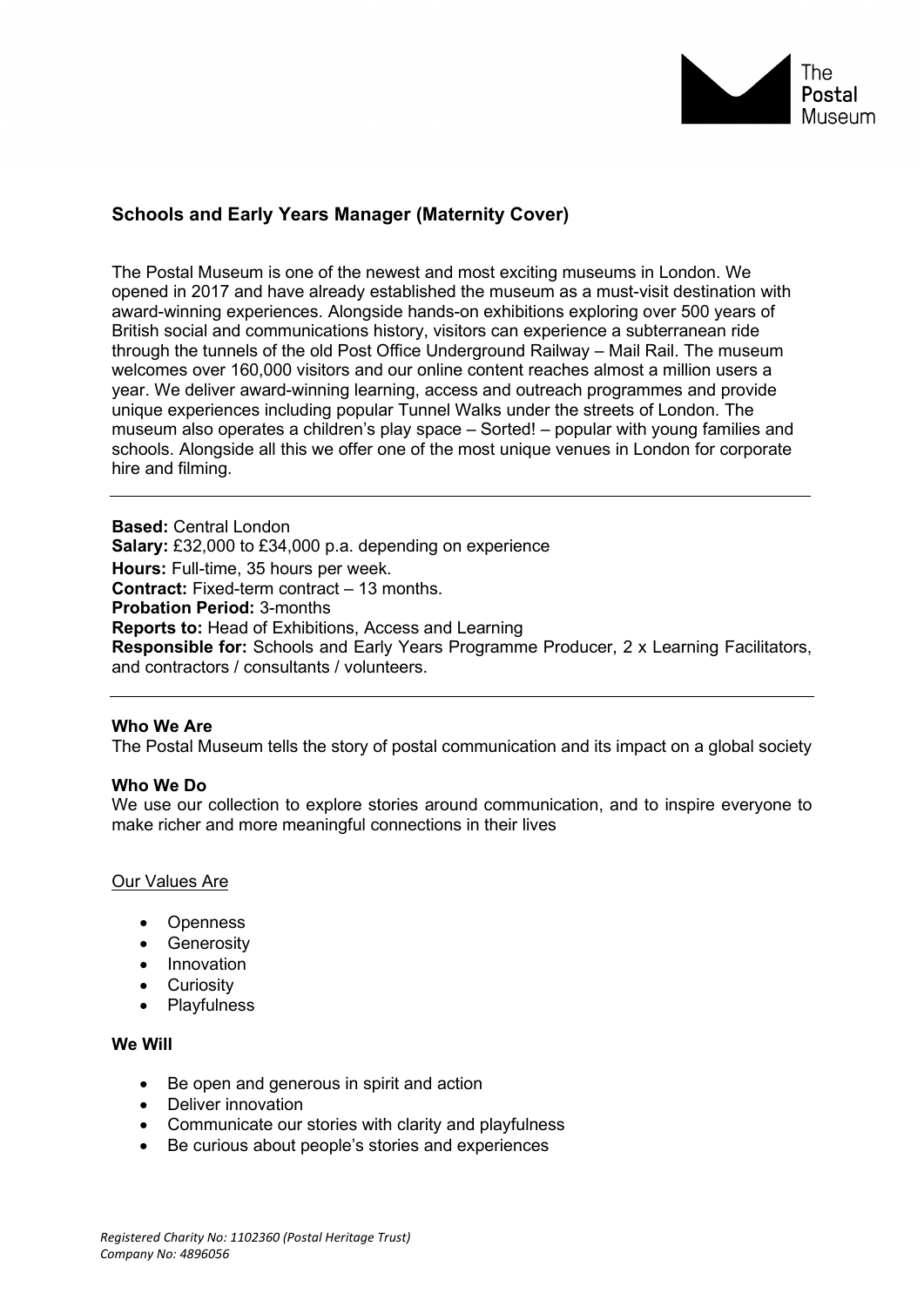

# **PURPOSE OF THE JOB**

The Schools and Early Years Manager (Maternity Cover) will work within The Postal Museum's Exhibitions, Access and Learning Team. The post holder will be responsible for all aspects of the museum's schools and early years programmes. This includes planning, developing, delivering and evaluating a high-quality programme of activities and resources for teachers and students in primary schools and SEND schools and seeking opportunities to engage Secondary school audiences. The role serves to increase access to and learning from The Postal Museum's collections and engage new audiences. In 2022/23 the Maternity Cover role will have a specific focus on launching a new programme for Under 5s, developed in collaboration with community partners to engage local families, benchmarking and researching a new SEND schools programme and project-managing a funded Maths programme for Reception and KS1.

Starting in July 2022, the Maternity Cover role will have a handover period of approximately two months with the Schools and Early Years Manager.

# **EXPERIENCE**

## *(Essential criteria)*

- Experience of line managing staff and volunteers.
- Experience of monitoring and supervising freelance staff and volunteers to meet programme objectives.
- Experience of developing and / or implementing strategies and action plans.
- Project management experience, including development of educational programmes from inception to delivery (e.g. planning, budgeting, monitoring, evaluation and reporting).
- Financial management experience, including setting and managing budgets.
- Experience of working collaboratively within project teams and partnership work.
- Experience of working with or in schools gained in a teaching or museum learning role.
- Experience of working with early years children in a teaching or museum learning role.
- Experience of developing high-quality learning sessions and resource materials for pupils and teachers.

### *Desirable criteria)*

Experience of working in a museum or heritage organisation.

# **SKILLS/ ABILITIES**

*(Essential criteria)* 

- Ability to motivate, co-ordinate, and lead a multi-disciplinary team.
- Flexible, positive attitude and ability to work on own initiative.
- Excellent interpersonal, team-working and customer service skills.
- Excellent written, verbal communication skills, and presentation skills.
- Excellent organisational, administrative and project management skills.
- Strong IT skills, including Microsoft Office (Word, Excel, PowerPoint and Outlook).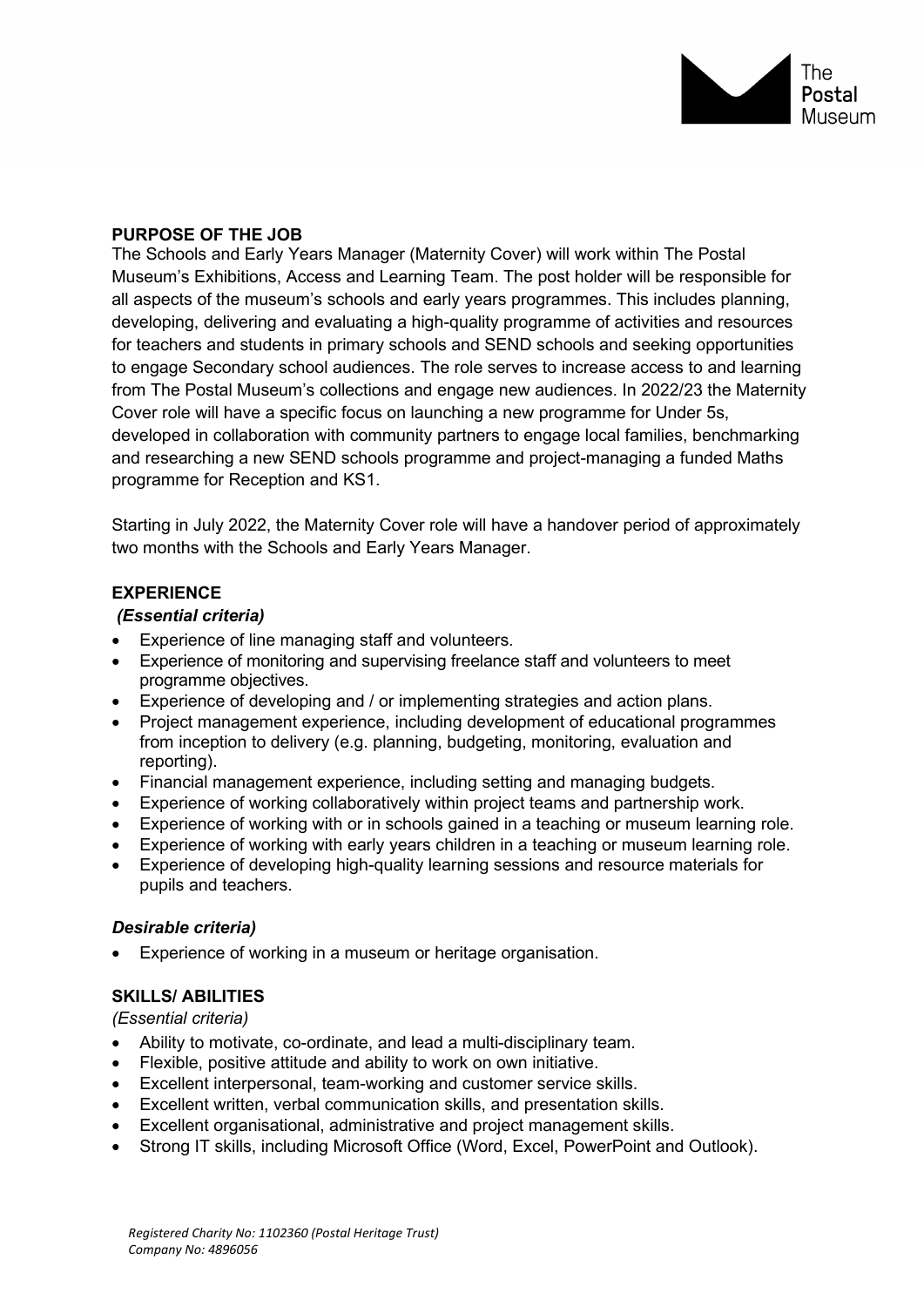

- Ability to work under pressure, prioritising to meet deadlines.
- An in-depth knowledge of the National Curriculum and other statutory education requirements across Key Stages 1 to 4.
- Knowledge and understanding of audience development and community engagement within the museum and heritage sector.

# *(Desirable criteria)*

• Ability to carry out light manual tasks such as moving handling objects.

# **JOB DESCRIPTION**

## **Key Responsibilities and Duties**

- Recruitment and management of all staff, freelancers, contractors and / or volunteers required to deliver the schools and Under 5s programme, including:
	- o Management of Schools and Early Years Programme Producer to lead, develop and deliver schools programmes for EYFS, KS1 and KS2 and new under 5s sessions.
	- o Management of Learning Facilitators to deliver schools programmes on-site in the museum, virtual sessions, Outreach in schools and support family activities.
	- o Management of external contractors and freelancers to deliver schools projects and resources.
- Implementing the action plan for the development and delivery of The Postal Museum's schools programme (2022 - 2023) including:
	- $\circ$  Continued management and development of a range of, high-quality, curriculum-linked learning programmes for EYFS, KS1 & 2 to be delivered on-site within The Postal Museum and Mail Rail.
	- o Continued management of virtual sessions, working collaboratively with partners (e.g. Penguin Random House and Royal Mail Group) to reach primary schools across the UK.
	- o Working with Schools and Early Years Programme Producer to implement a creative content development approach for schools programmes working with museum colleagues across departments to increase access to our collections.
	- $\circ$  Working collaboratively with external organisations and educational partners (e.g. Into University and Inspire! Business Education Partnership) and seeking opportunities to take part in national and local initiatives and schools events.
	- $\circ$  Researching and benchmarking an offer for SEND schools supported by Schools and Early Years Programme Producer and Learning Facilitators to be launched for September 2023.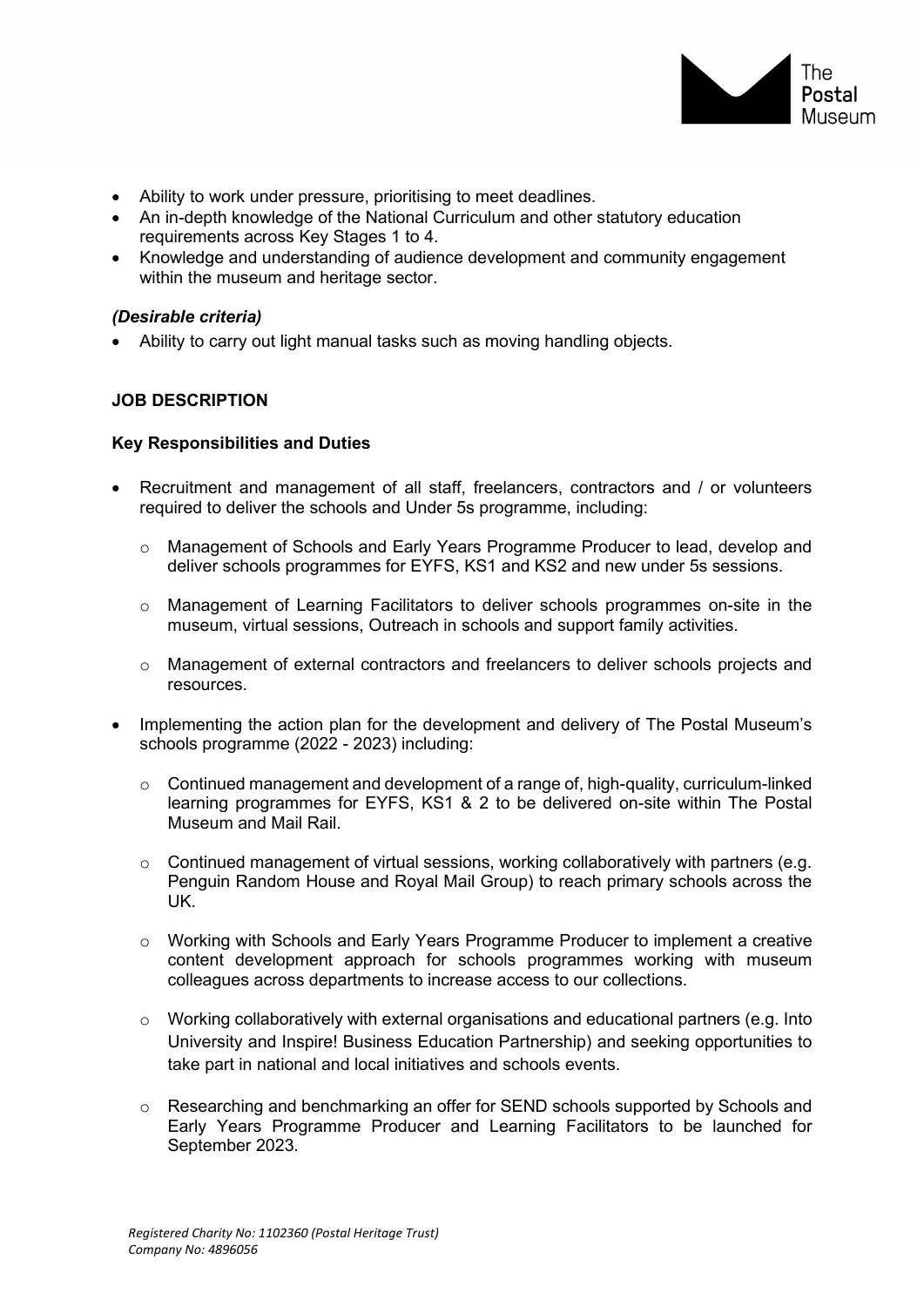

- o Project Management of Sort It! a 3-year Maths programme for schools funded by The Portal Trust.
- o Project-managing Home Educator days to achieve income target (6 per academic year).
- o Delivering teacher engagement including CPD events, teacher networks and events, and familiarisation visits and ongoing consultation with teachers from local schools.
- $\circ$  Managing The Postal Museum handling collection working with colleagues in the Exhibitions, Access and Learning team to catalogue, collect and store the collection and acquire new objects.
- $\circ$  Marketing schools programmes including working with Marketing and Communications team to write website updates, hard-copy and online content.
- o Periodic review of progress against and content of the schools action plan, including in line with any updates / changes to organisational strategy.
- Development and launch of a programme of activities for early years children aged under 5.
	- o Development of a network of community partners to consult on development of programme activities.
	- $\circ$  Project-manage the development of pilot activities to be delivered in the museum, and as Outreach in community spaces, for families referred to the museum through community partnerships.
	- o Project-manage the development of under 5s sessions bookable by families, to be delivered in the museum.
- Ensure agreed targets for schools programme are achieved, including:
	- $\circ$  Numbers of school students and teachers engaged with on-site and virtual; percentage uptake of available school sessions; download numbers for learning resources; and numbers of school students and teachers engaged with in Outreach activities.
	- $\circ$  Implementing Schools Evaluation toolkit, actively reviewing teacher feedback and supporting Schools and Early Years Programme Producer, Learning Facilitators and volunteers to respond to feedback.
- Managing the operational model for the schools programme for the 2022-23 academic year, including:
	- o Reviewing school bookings with Box Office team ensuring targets for on-site, virtual and outreach are achieved.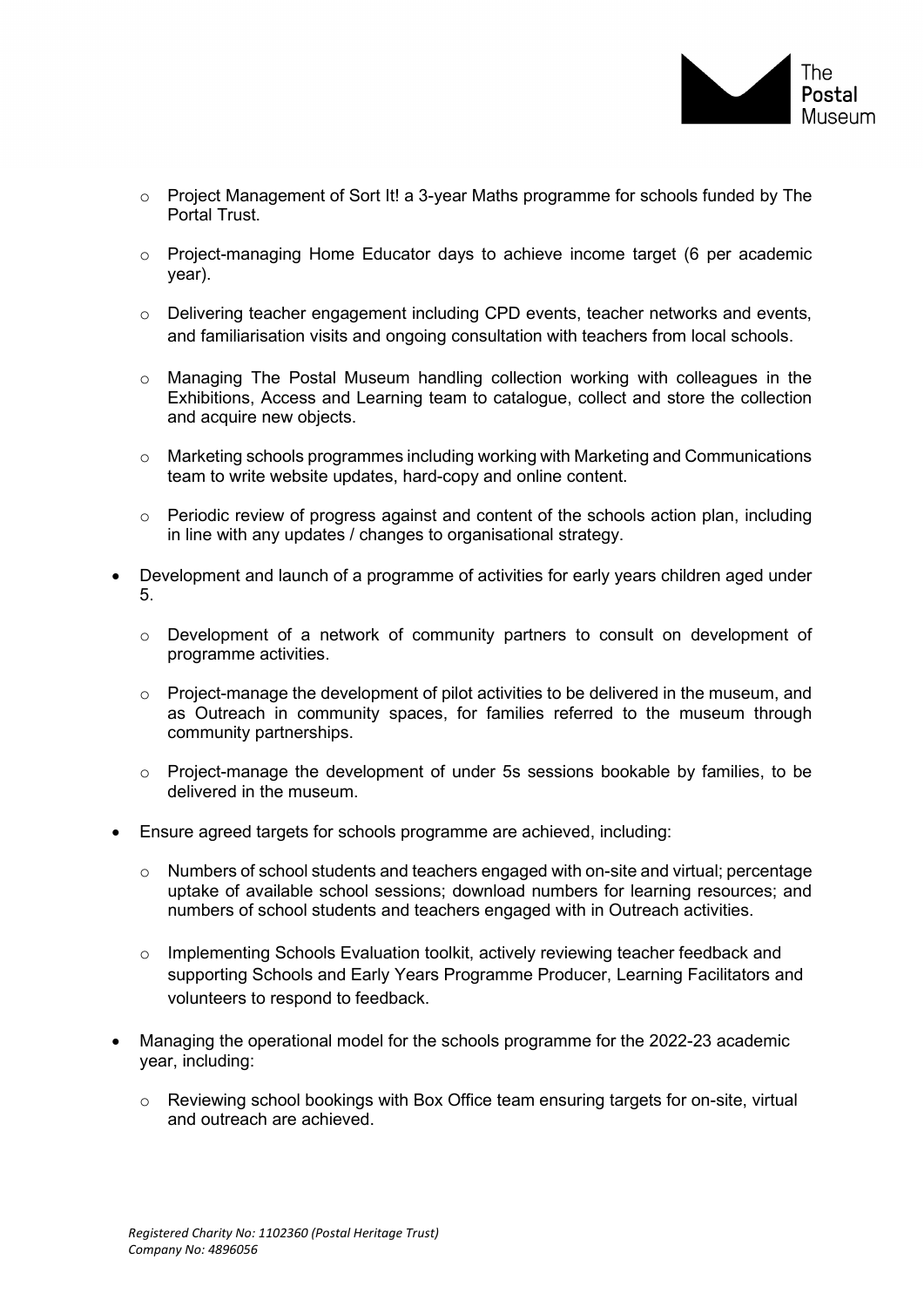

- $\circ$  Working with Schools Team and Visitor Experience Team to manage the logistics of school visits at The Postal Museum and Mail Rail, including attending staff briefings, training Hosts and supporting school visits as required.
- $\circ$  Ensuring compliance of the schools programme and school visits with current health and safety and safeguarding legislation, including completion of risk assessments and adherence to The Postal Museum's Child Protection Policy.
- o Following The Postal Museum's Access Policy to ensure learning provision is physically and intellectually accessible for different audiences.
- o Manage, recruit and train schools volunteers supported by Volunteering Manager.
- o Train to deliver onsite and virtual sessions so as to be able to cover delivery in the event of planned or unexpected staff absences.
- $\circ$  Some planning for the operational model for the schools programme for the 2023-24 academic year.
- Working with Head of Exhibitions, Access and Learning to collate data and undertake ongoing and end of project evaluation of schools programmes, including collation of statistics for monthly, quarterly and end-of-year reporting;
	- $\circ$  Actively review teacher feedback and numbers of school students and teachers engaged through on-site, virtual and outreach workshops.
	- o Support Schools and Early Years Programme Producer, Learning Facilitators and volunteers to make changes and improve schools programmes and logistics in response to feedback.
	- o Regularly reporting on key findings from evaluation to Exhibitions, Access & Learning Team, and other teams within The Postal Museum, as necessary, and ensure this feeds into development of future activities.
	- $\circ$  Delivery of all commitments and reporting to current funding partners, including The Portal Trust.
- Supporting colleagues in the Exhibitions, Access and Learning Team with delivery of their duties and responsibilities
- Any other ad hoc duties as required by the post-holders Line Manager.